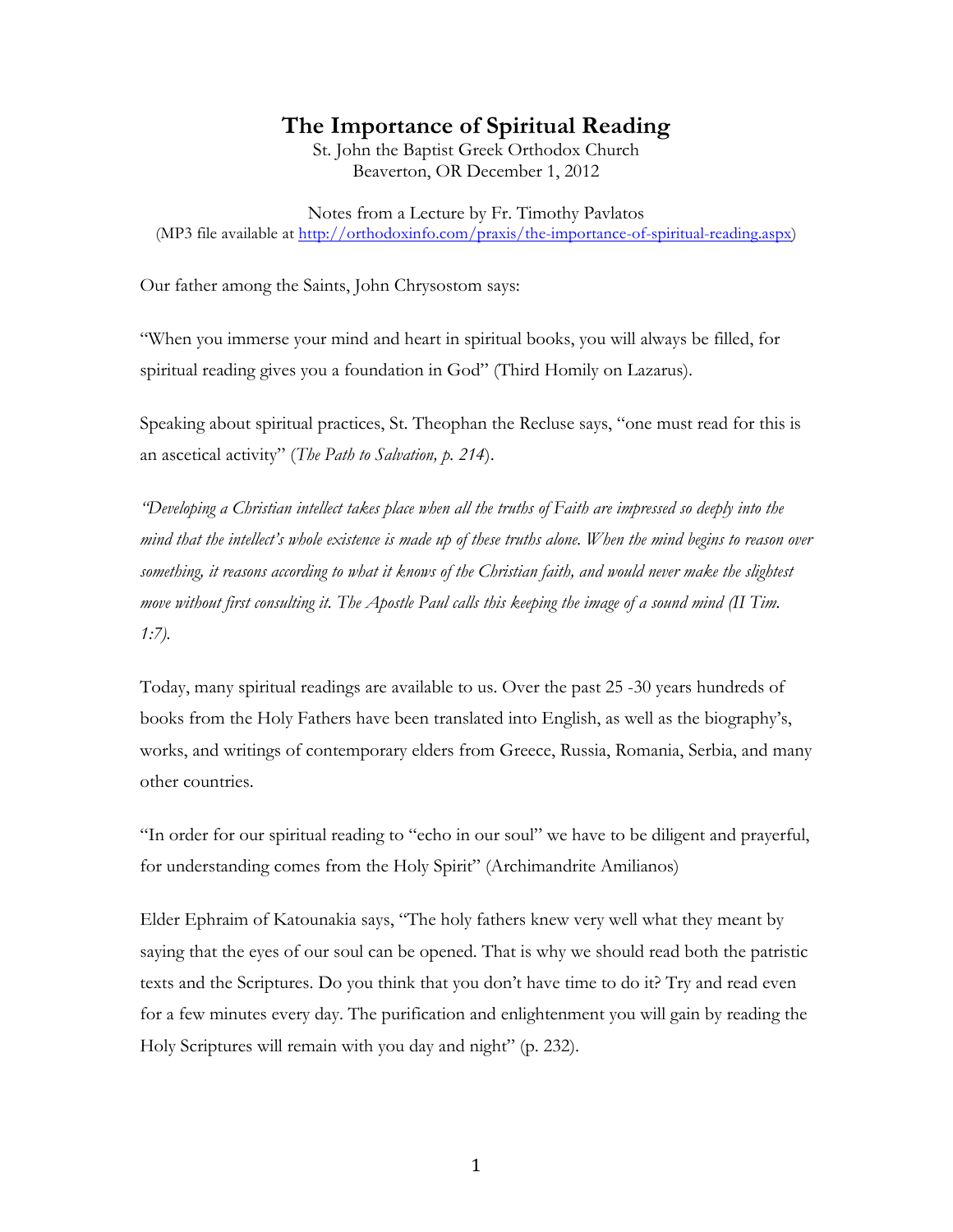St. Isaac the Syrian mentions to, "Read often and insatiably the books of the teachers of the Church on divine providence, for they lead the mind to discern the order in God's creatures and His actions, give it strength, and by their subtleness they prepare it to acquire luminous intuitions and guide it in purity toward the understanding of God's creatures. Readalso the Gospels, which God ordained for knowledge for the whole world, that you may find provisions for your journey in the might of God's providence for every generation, and that your intellect may plunge deeply into wonder at Him. Such reading furthers your aim. Let your reading be done in a stillness which nothing disturbs" (p.34).

"Reading assists the soul when she stands in prayer"

"From reading the soul is enlightened in prayer"

"Without entering into temptation, no man will ever gain the wisdom from the Holy Spirit; and without perseverance in reading, he will know no refinement of thoughts" (ibid. p. 45).

"When ever it happens to you that your soul is shrouded by thick darkness from within and . . . for a brief time is deprived of spiritual comfort and the light of grace on account of the cloud of passions that overshadows her; and further, that the joy-producing power in your soul is curtailed for a little, and your mind is overshadowed by an unwonted mist: then do not be troubled in mind, do not lend a hand to despondency. But be patient, be engaged in reading the books of the Doctors of the Church, compel yourself in prayer, and expect to receive help (ibid. p. 81).

"Do not be surprised if sometimes when you are kneeling in prayer and your mind is concentrated upon it, your mind grows silent and ceases from prayer. You will find this to occur both in your office and in reading. At the time when your mind is scattered, persevere in reading rather than in prayer (ibid. p. 307).

"Give more honor to reading, if possible, than to standing, for it is a source of pure prayers" (ibid. P. 307)

"I run to stillness so that the verses of my reading and prayer should become sweet to me" (ibid. p. 320). This speaks to reflecting on what we've read.

2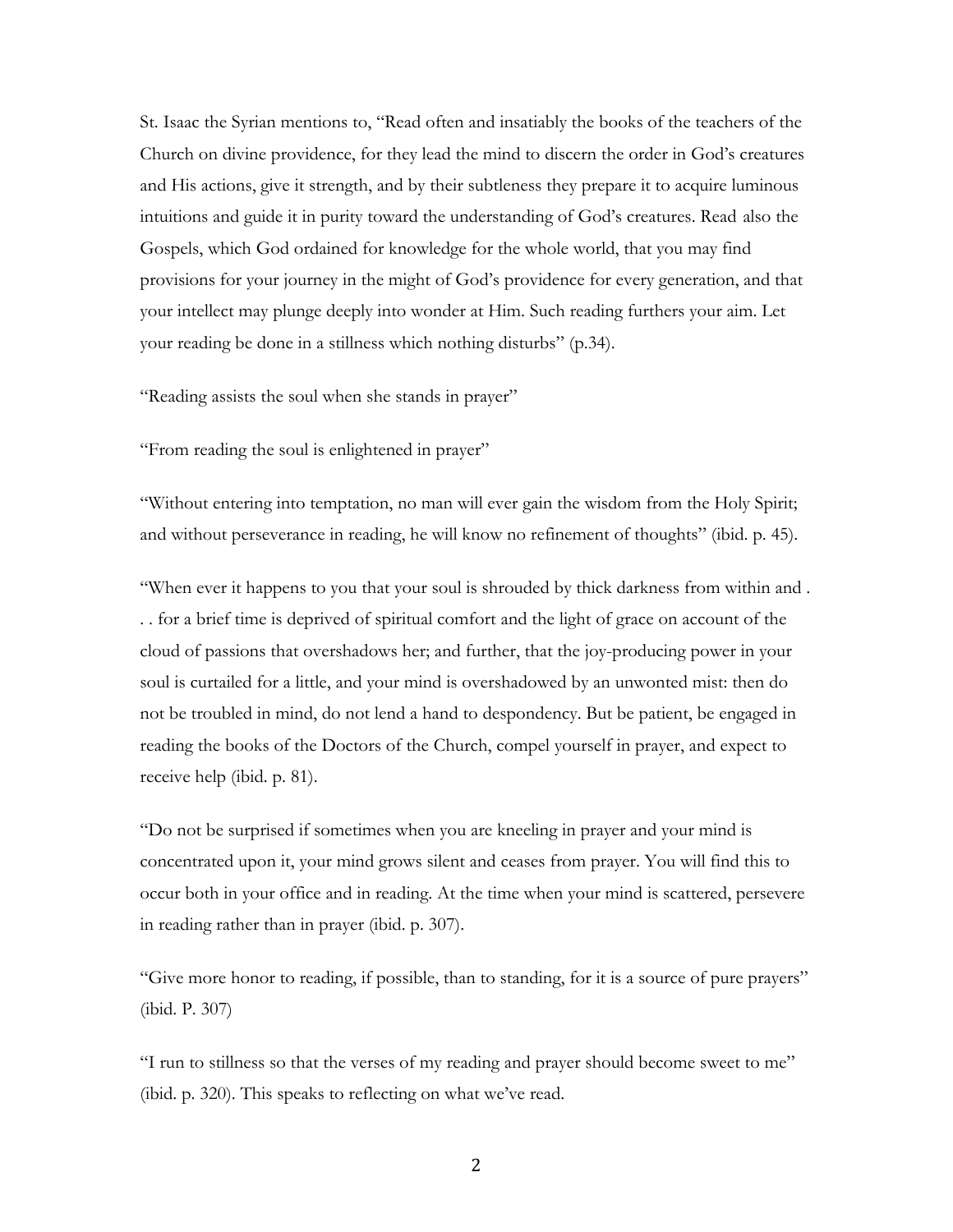"Let us then be diligent, my brethren, and long before we wish to go to sleep let us ponder on our psalm-readings from the Holy Scripture, keeping our souls from evil recollections and from every repulsive reflection, and let us furnish our treasury with every sort of beautiful thing" (ibid. p. 393).

### **A Sermon on Reading Spiritual Works Archbishop Platon of Kostroma**

"This is the commandment given by the holy Apostle Paul to his beloved disciple Timothy. The reading of holy writings is one of the main means of succeeding in the spiritual life. Following the Apostle, the Holy Fathers also command us to read continually the holy writings, since this is an important means to spiritual perfection. Such reading is absolutely necessary, especially in the present age, when worldly education and worldly habits threaten to stifle a taste for everything spiritual, and false teachings and ideas are spreading rapidly.

"If we read the Sacred Scripture with faith," says St. Basil the Great, 'we will feel that we see and hear Christ Himself. What is it we need, an actual voice or the One Who speaks to us through the Scriptures? It is all the same. In Sacred Scripture, God speaks with us just as truly as when we speak with Him through prayer.' For this reason, prayer and the reading of sacred books must be our continuous occupation. Pray or read continually if you want to be with God at all times.

"The Saints talk with us when we read their writings. Through their writings, they guide us and speak to us and we, so to speak, resurrect through them after their death in order to talk with them. Thus, we have no reason to envy the contemporaries of Chrysostom, Basil the Great, Gregory the Theologian, Athanasius the Great, Ambrose and others. From the holy ranks of the Fathers we may choose with whom it is best for us to converse. There is no better, more joyous, and more beneficial way to spend the time we have than in reading the writings of the Holy Fathers.

"By reading books, which are profitable for the soul, we enter into communion with all the dwellers of Paradise. 'When I read books about God,' says the hieromartyr Timothy, 'then the angels of God surround me.' What can give us more honor than conversing, through **reading of spiritual books**, with the holy Angels, with the souls of the blessed, and with

3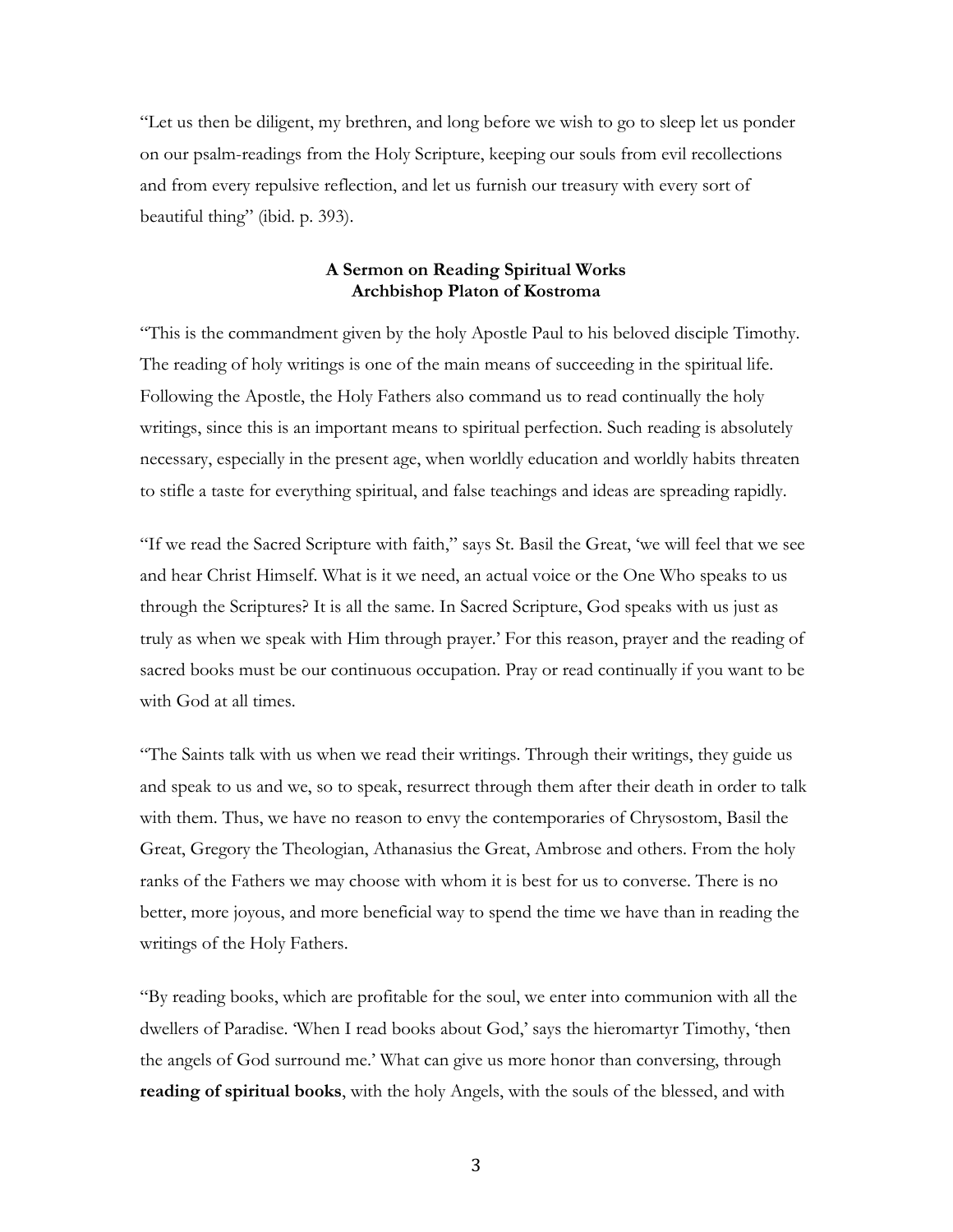God Himself.

"'When I read holy books,' says St. Gregory the Theologian about the books of St. Basil the Great, 'then the spirit and body are illumined and I become the temple of God and the harp of the Holy Spirit, played by divine powers. Through them I am corrected and through them I receive a kind of divine change and I am made into a different person.'

"Cleave to reading spiritual writings. It will lead you to that wonderful change which took place in so many saints. Through these works we receive great and holy enlightenment. Through them we learn of the path to salvation, we learn what kind of temptations await us on this path, and about the means by which we may be delivered from them."

#### **Excerpts from** *The Arena* **on Reading Spiritual Books St. Ignatius (Brianchaninov)**

## **Chapter 10 On Discretion in reading the Patristic books on the Monastic Life.**

"The books of the holy Fathers on the monastic life must be read with great caution. It has been noticed that novices can never adapt books to their condition, but are invariably drawn by the tendency of the book.

For example, "If a book gives counsels on silence and shows the abundance of spiritual fruits that are gathered in profound silence, the beginner invariably has the strongest desire to go off into solitude, to an uninhabited desert. Or, if a book speaks of unconditional obedience under the direction of a spirit-bearing father, the beginner will inevitably develop a desire for the strictest life in complete submission to an elder.

"God has not given to our time either of these two ways of life. But the books of the holy Fathers describing these states can influence a beginner so strongly that out of inexperience and ignorance he can easily decide to leave the place where he is living and where he has every convenience to work out his salvation and make spiritual progress by putting into practice the evangelical commandments, for an impossible dream of a perfect life pictured vividly and alluringly in his imagination."

### **On Spiritual Study**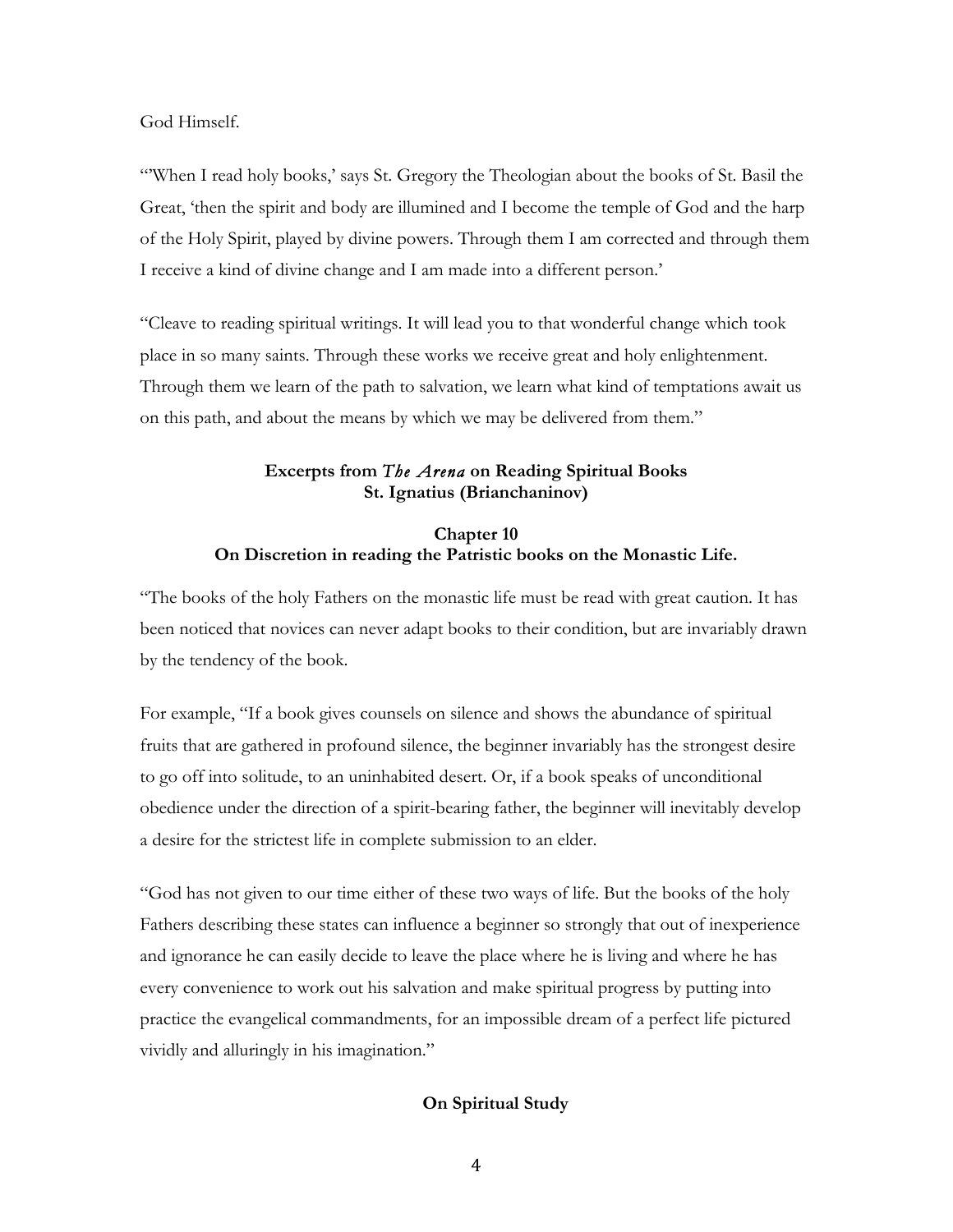### **An Excerpt from** *Spiritual Awakening* **By Elder Paisios the Athonite (+1994)**

"Geronda, which spiritual books are the most helpful?

"The various patristic texts, which thank God are available by the thousands today, are very helpful. One can find whatever one needs and desires in these books. They are authentic spiritual nourishment and a sure guide on the spiritual path. However, in order to be of benefit to us, they have to be read with humility and prayer.

"We do not need great knowledge to be devout. If we concentrate and ponder on the few things we know, our heart will be spiritually embroidered. One may be profoundly affected by a single hymn, while another may feel nothing, even though he may know all the hymns by heart, as he has not entered into the spiritual reality. So, read the Fathers, even one or two lines a day. They are very strengthening vitamins for the soul."

## **The Place of Lives of Saints in the Spiritual Life by Hieromonk Damascene**

A talk delivered at the Annual Assembly of the Serbian Orthodox Diocese of Western America, February 16/March 1, 2002.

### **How to Make Use of the Lives of the Saints**

"First, we look to the Saints as our examples, *be imitators of me, even as I also am of Christ* (I Cor. 11:1), the Saints say to us along with the Holy Apostle Paul.

"As Christians, we want to grow in the likeness of Christ, to have that likeness shine in us. For this to occur, we need to look often to the Saints to see that shining likeness: we must look to them for real, practical examples of how to live. St. Basil the Great gives this analogy:

'Just as painters, in working from models, constantly gaze at their exemplar and thus strive to transfer the expression of the original to their own artistry, so too he who is eager to make himself perfect in all kinds of virtue must gaze upon the Lives of the Saints and make their excellence his own by imitation.' [4]

"Secondly, we must look to the Saints as our heavenly friends, as our brothers and sisters in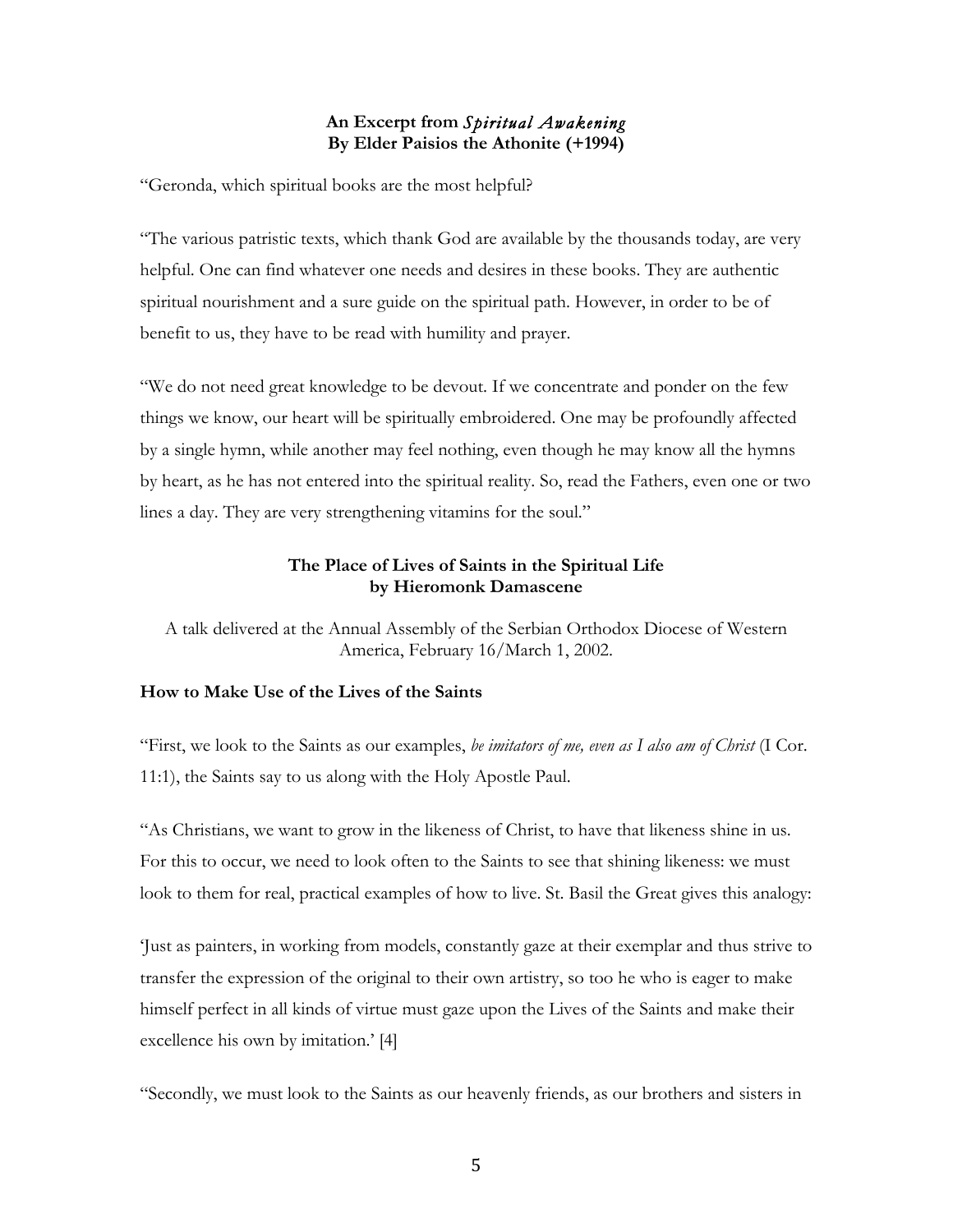the Faith. As we read the Lives of the Saints each day, we will discover little by little those Saints whom our hearts go out to. They will become our close friends, those whom we pray to most of all, those in whom we confide our joys and sorrows.

"As Archimandrite Aimilianos, the former Abbot of the Holy Monastery of Simonos Petras on Mount Athos, writes: "These close friends will be the guides of our choice and a great comfort to us along the strait and narrow way that leads to Christ. We are not alone on the road or in the struggle. We have with us our Mother, the All-Holy Mother of God, our Guardian Angel, the Saint whose name we bear, and those close friends we have chosen out of the Great Multitude of Saints who stand before the Lamb (Rev. 7:9).

"When we stumble through sin, they will raise us up again; when we are tempted to give up hope, they will remind us that they have suffered for Christ before us, and more than us; and that they are now the possessors of unending joy. So, upon the stony road of the present life, these holy companions will enable us to glimpse the light of the Resurrection. Let us search, then, in the Lives of the Saints, for these close friends, and *with all the Saints* let us make our way to Christ. [5]

As we study the Lives of the Saints, humility must be our safeguard. We need to *soberly* apply what we read to our own conditions and circumstances, realizing our own infirmity, not thinking too much of ourselves, not dreaming of ascetic feats that truly *are* beyond us. In other words, we must take spiritual life step by step, and not expect to make one great leap into sanctity.

#### *Endnotes*

1. St. Justin Popovich, *Orthodox Faith and Life in Christ* (Belmont, Mass.: Institute for Byzantine and Modern Greek Studies, 1994), pp. 35-36. 2. St. Justin Popovich, *Orthodox Faith and Life in Christ,* p. 36. 3. Ibid., p. 39. 4. Quoted in Constantine Cavarnos, *Holiness: Man's Supreme Destiny* (Belmont, Mass.: Institute for Byzantine and Modern Greek Studies, 2001), p. 35. 5. *The Synaxarion,* vol. 1 (Ormylia: Holy Convent of the Annunciation of Our Lady, 1998), pp. xiii-xiv.